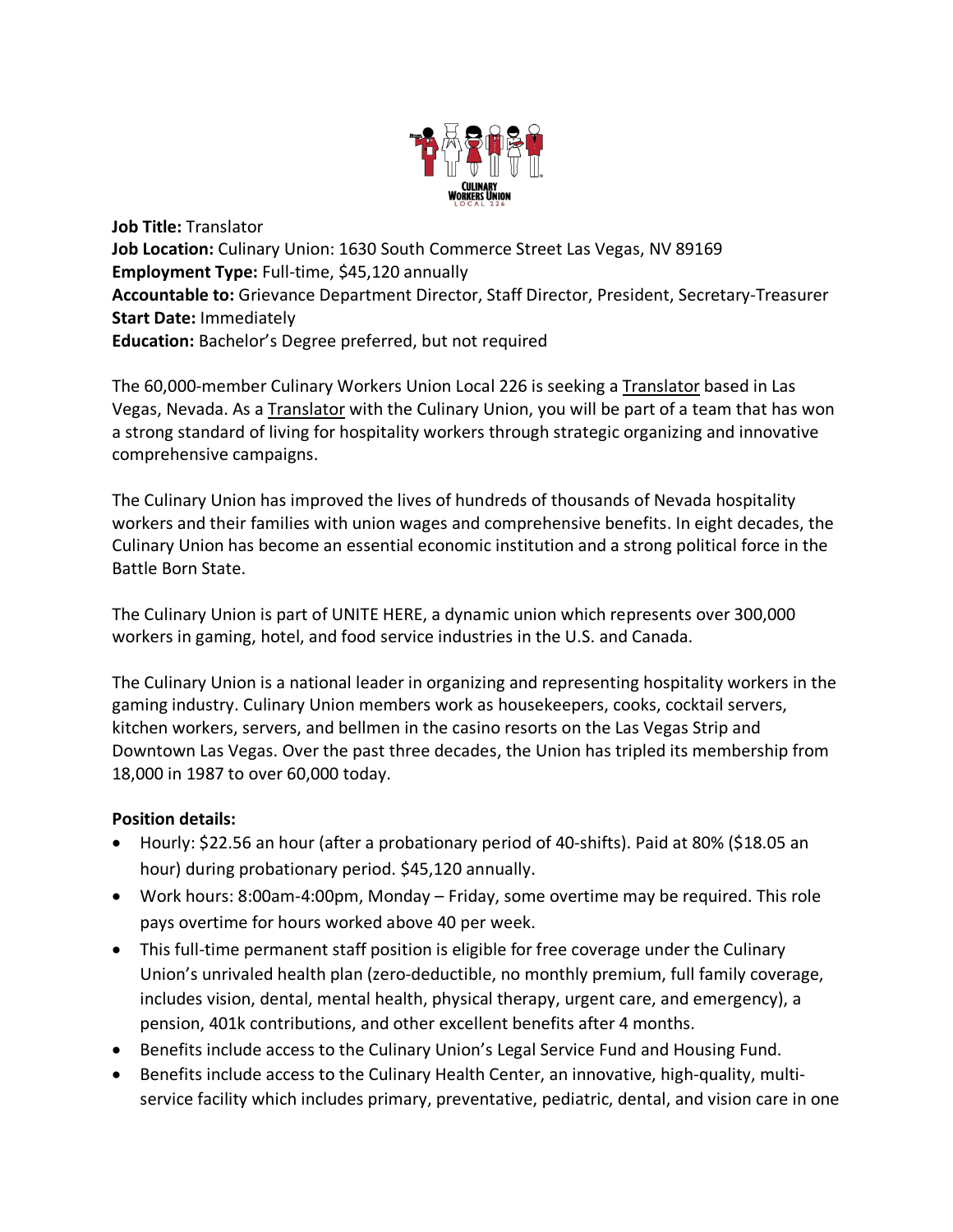convenient location. Access to two Culinary "Free" Pharmacies – one at the Health Center and the other near the Culinary Union. Both Culinary "Free" Pharmacies dispense generic drugs for free.

• Paid vacation, holiday time off, floating holidays, earned sick days, and personal time off.

# **Primary responsibilities (include, but are not limited to):**

- English to Spanish and Spanish to English translation:
	- o Contracts (Collective Bargaining Agreements).
	- o Grievance and worker statements.
	- o Complaint statements.
	- o Presentations, surveys, and reports.
	- o Flyers, letters, notes, and leaflets.
	- o Newsletters, letters, and memos.
	- o Website, emails, text, and social media content.
	- $\circ$  Legally required annual statements from the Culinary Union's 401k and Pension affiliates.
	- o Other translation and interpretation projects as assigned.
- Proofread and finalize translations done by others.
- Interpretation:
	- o Interpret over the phone and in-person (consecutive or simultaneous).
	- o Grievance meetings.
	- o Mediations and other legal proceedings.
	- o Small, medium, and large meetings.
	- o Interpret large meetings (using equipment).
- Work in collaboration with other departments throughout the Culinary Union to support organizational goals.

## **Qualifications required:**

- Fluency in Spanish and English.
- Excellent organizational, communication, and computer skills.
- Excellent verbal and written communication skills.
- Proficiency in Microsoft Office software programs and Outlook Mail.
- Capable of working in a fast-paced environment where priorities change quickly.
- Aptitude for learning new computer software and programs.
- Confidentiality.
- Experience with translating and interpreting.
- Completed some translating/interpreting training.
- Must be detail-oriented, resourceful, take initiative, and have a demonstrated ability to successfully manage multiple projects on deadlines.

## **Preferences (not required):**